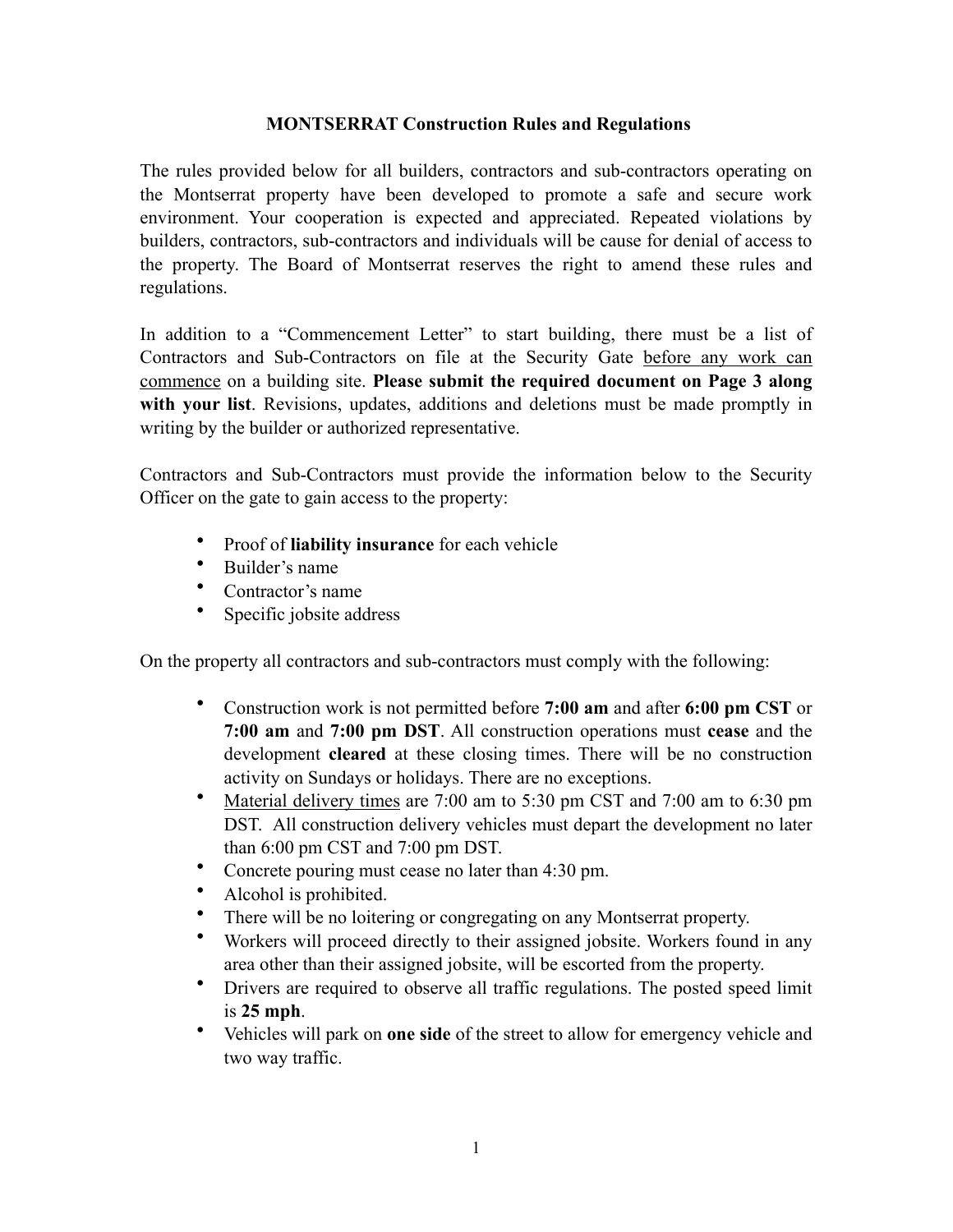- Entrance to each jobsite will be made from the street. Driving across an adjacent lot to gain access, without the lot owner's written permission, is prohibited.
- The use of an adjacent lot for parking, material storage, dumpster placement and the like, is permitted only when there is written permission from the specific lot owner on file in the security office.
- **Loud or unreasonable noise, profanity, threatening or abusive language, inappropriate acts or gesture directed toward residents or their guests will not be tolerated**. Violators will be asked to leave the property immediately.
- Materials Boards are to be in place as soon as practical near the completion of framing. Display all exterior materials. ACC approval before installation.
- Permissible signage includes **only** appropriate builder and realtor signs.
- Portable Toilets must be placed on each jobsite at commencement of construction. Screen inside the materials board, or other means.
- Dumpsters must be in place prior to framing and remain until construction *completion.*
- Silt Fences and other erosion control measures must be put in place upon beginning excavation and remain in functional order until landscaping has been completed. *All reasonable precautions must be taken to reduce runoff* **and erosion of adjacent lots during all phases of construction.**
- Jobsites must be kept **clean and orderly**. All trash must be placed in secure containers or removed daily. It is expected that this will be a **continuous and constant** process. Violators will be cited, fined, removed or banned from the site.
- **Fires** are not allowed on site.
- Vehicles are allowed only on **paved areas** during and after periods of **inclement weather**. All tracked mud, rock or other debris must be cleaned up immediately by the responsible parties.
- Clean up of mud, dirt or jobsite materials by Montserrat personnel will create an assessment of a fine against the responsible builder and a separate bill for clean up work performed.
- NO children on the job site. Pets and animals are not allowed on the property.
- Fishing and hunting are not allowed on the property.
- Firearms are not allowed on the property.
- Overnight storage of vehicles and trailers is not permitted.

Any variance to the above must have prior approval of the Homeowners Association.

Comments, suggestions and the reporting of violations can be made through the Security Officers at the gates.

 Security: (817) 560-1055 HOA On-Site: (817) 560-5511 or email: larry.hamre@spiritofmontserrat.com